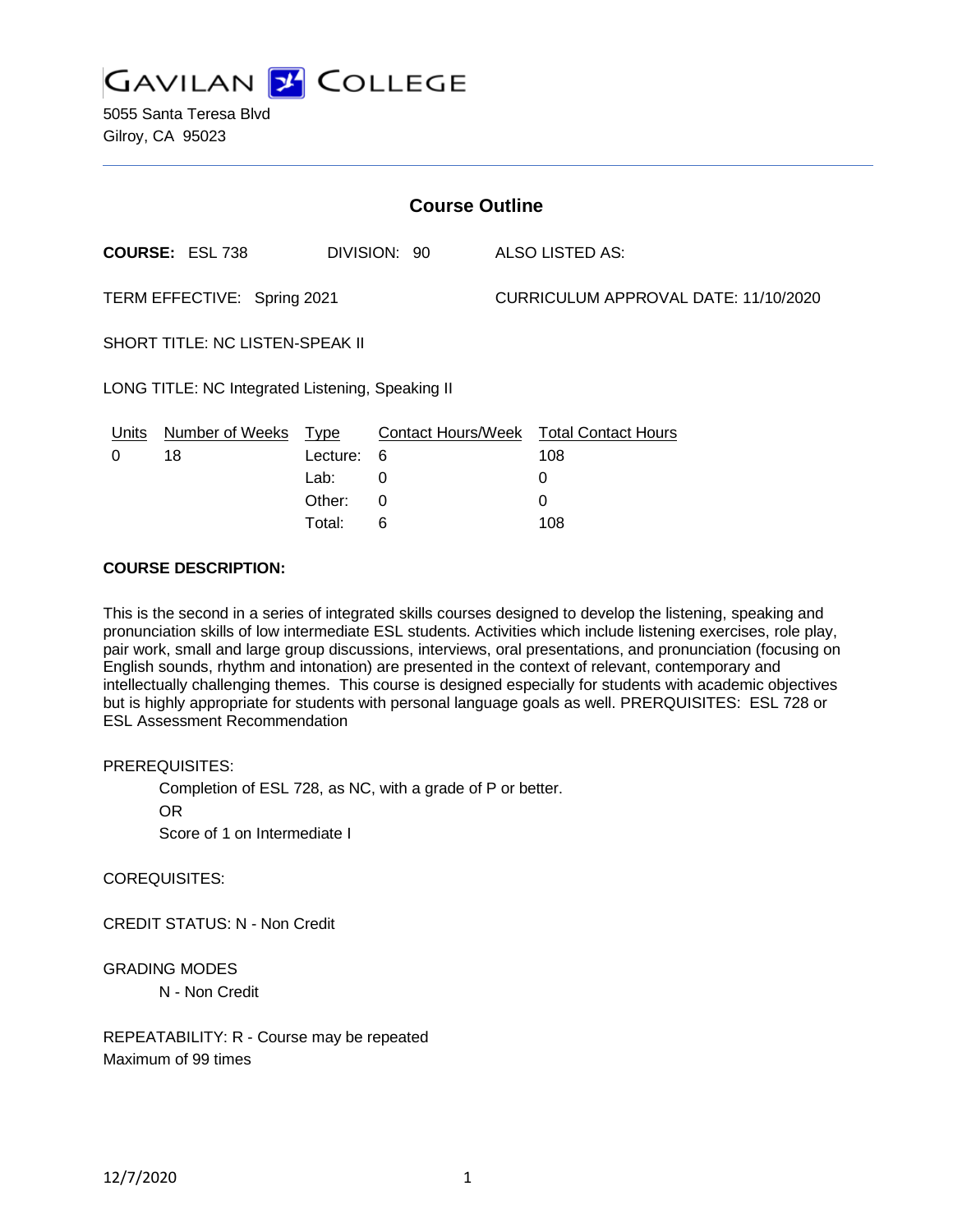SCHEDULE TYPES:

- 02 Lecture and/or discussion
- 05 Hybrid
- 71 Dist. Ed Internet Simultaneous
- 72 Dist. Ed Internet Delayed

# **STUDENT LEARNING OUTCOMES:**

1 Identify and use key aural information (main ideas, details and inferences) to understand aural passages. Measure of assessment: Large and small group discussions, classroom exercises, pair work, quizzes and tests

Year assessed, or planned year of assessment: 2017

2. Recognize and use new vocabulary and idioms.

Measure of assessment: Participation in group discussions, peer interviews, role-play, extemporaneous speech, quizzes

Year assessed, or planned year of assessment: 2017

3. Recognize stressed words and reductions in aural passages and use in speech.

Measure of assessment: Comprehension check/discussion of aural passages, group discussions, pair work, interviews, quizzes and exams

Year assessed, or planned year of assessment: 2017

4. Demonstrate ability to articulate English vowel and consonant sounds. Measure of assessment: Pair work, discussions, interviews, oral presentations Year assessed, or planned year of assessment: 2017

5. Demonstrate basic ability to distinguish syllables and use syllable stress, so that meaning is understood. Measure of assessment: Multiple choice quizzes, class discussions Year assessed, or planned year of assessment: 2017

6. Demonstrate ability to do guided research for use in oral presentations. Measure of assessment: Oral presentation Year assessed, or planned year of assessment: 2017

7. Demonstrate fluency of spoken English in class discussions, presentations, and extemporaneous speeches.

Measure of assessment: Oral presentations, class discussions Year assessed, or planned year of assessment: 2017

8. Apply note-taking skills to level-appropriate material.

Measure of assessment: Performance of note-taking, pair and small group discussion, quizzes Year assessed, or planned year of assessment: 2017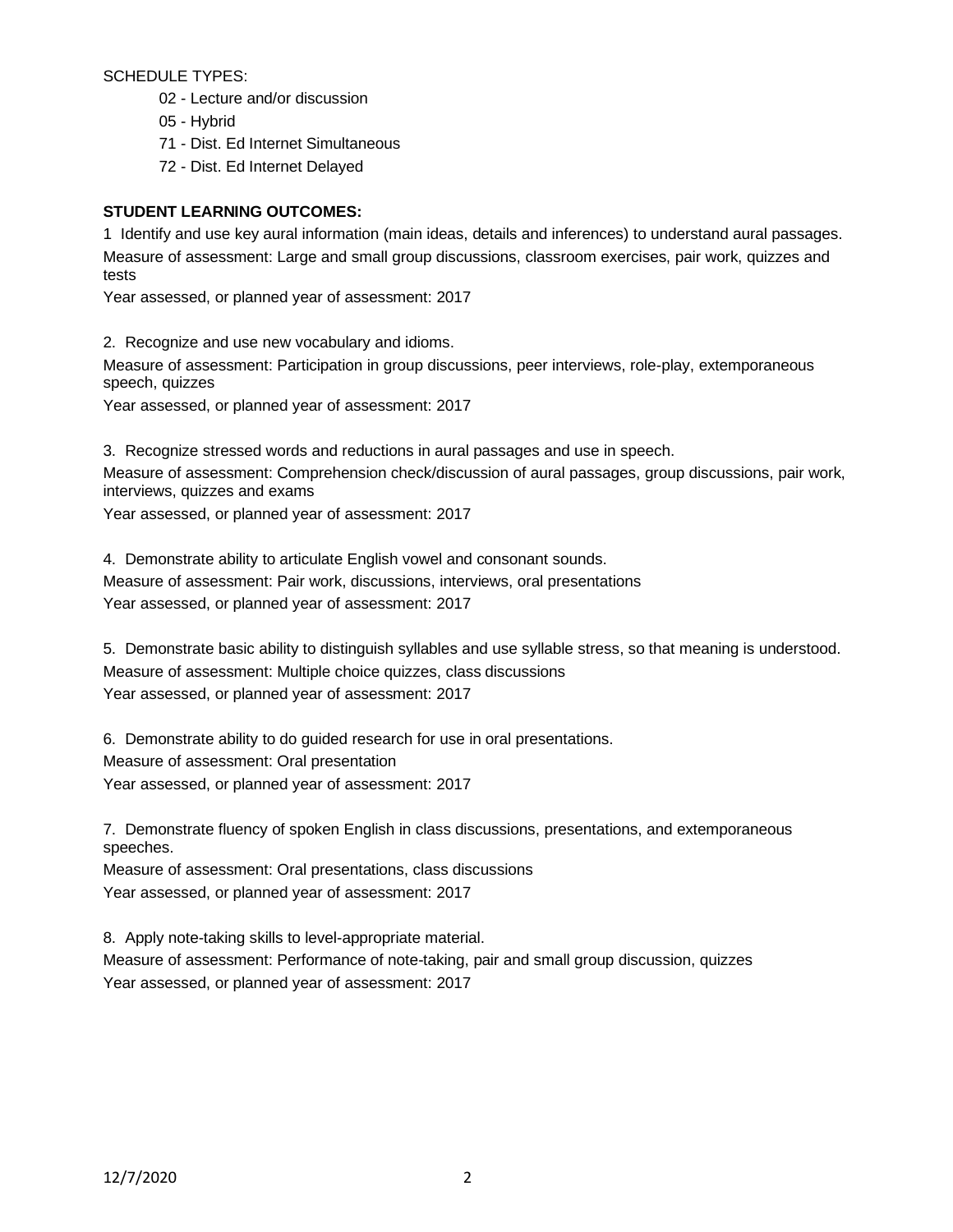# **CONTENT, STUDENT PERFORMANCE OBJECTIVES, OUT-OF-CLASS ASSIGNMENTS**

### Curriculum Approval Date: 11/10/2020 - **DE MODIFICATION ONLY**

### 6 Hours

Content: Learn about objectives, participate in ice-breaking activities, interview peers to get acquainted with classmates; give a short self introduction to the class; skim and scan the textbook; review and practice vowel and consonant sounds, such as [e] as in "less", [ey] as in "lace", [b], [v], [j], [sh], [ch].

Student Performance Objectives (SPO): Students will state the objectives of the class; meet classmates, give a self-introduction to the class; demonstrate improved pronunciation of vowel and consonant sounds learned in class.

Out-of-Class Assignments: Prepare self-introduction; complete selected, introductory assignments in the textbook and/or relevant websites that reinforce in-class activities.

#### 12 Hours

Content: Following the framework of a theme in the textbook, such as "Entertainment and the Media," students will complete a cycle of listening, speaking and pronunciation activities, beginning with the focus on listening activities, including listening for the main idea, specific information, details, making inferences, predicting outcomes, and summarizing aural passages. This part of the cycle will be completed with a comprehension check, working with a partner, in small groups, and/or whole class discussions. The next part of the cycle will focus on speaking activities with partners, small groups and/or whole class discussions, which require use of new vocabulary and idioms. The pronunciation part of the cycle includes exercises and practice with word stress ("I love ALL of my classes at Gavilan College"), syllable distinction and stress (INteresting, FORtunate); contractions and reductions ("gonna," "wanna"), unstressed "to" ("He went "t" the beach"); review and practice of consonant sounds, such as b/v/th/t/d and vowel sounds such as [iy] (as in beat) through minimal pair practice drills (beat/bit) The cycle can be completed with extended listening and pronunciation practice using audiovisual material and/or computer software. The two- week cycle ends with a listening and pronunciation test.

Student Performance Objectives (SPO): Recognize and use new vocabulary and idioms; demonstrate improved comprehension when listening for the main idea, specific information, details and inferences; predict conclusions of aural passages; demonstrate improved pronunciation of stressed words, contractions, reduced forms; and consonant and vowel sounds practiced in class. Demonstrate skills learned by taking a listening and pronunciation test.

Out-of-Class Assignments: Study for the test; complete assignments from the textbook and/or relevant websites designed for additional practice and reinforcement of in-class activities.

#### 12 Hours

Content: Following the framework of a new unit in the textbook, such as "Experiencing Nature," repeat the activities listed in the previous cycle. Include practice with contractions using "WILL" (I'll, he'll, she'll). Begin summarizing aural passages and practicing note taking skills. Continue recycling vowel and consonant sounds, syllable discrimination and stress, contractions and reductions, and word stress. The cycle can be completed with extended listening and pronunciation practice with audio-visual material such as film and television clips, news clips and songs. The cycle ends with a listening and pronunciation test.

Student Performance Objectives (SPO): Identify and use new vocabulary and idioms in speaking activities; demonstrate improved comprehension when listening for the main idea, specific information, details, inferences, and outcomes; use word stress and reductions; demonstrate improved awareness and pronunciation of syllables, and vowel and consonant pronunciation.

Out-of-Class Assignments: Selected assignments from the text and/or relevant websites that reinforce class activities will be given.

#### 14 Hours

Content: Following the framework of a new unit in the textbook, such as "Health and Fitness," repeat the activities listed in previous cycles. Review requirements for the first presentation, discuss steps to researching information on the internet, taking notes for the presentation, qualities of a "good speech", and suggestions to help students feel less nervous. If possible, show students how to do basic computer research. The instructor will select a general class topic such as a famous American hero or anti-hero; a city in the world (outside of the U.S.), a famous natural/historic/cultural place in the world; an interesting aspect of American culture/history/politics (Civil War, Prohibition). The cycle can be completed with extended activities with audio-visual material such as songs, TV and film clips. The cycle ends with a listening and pronunciation test.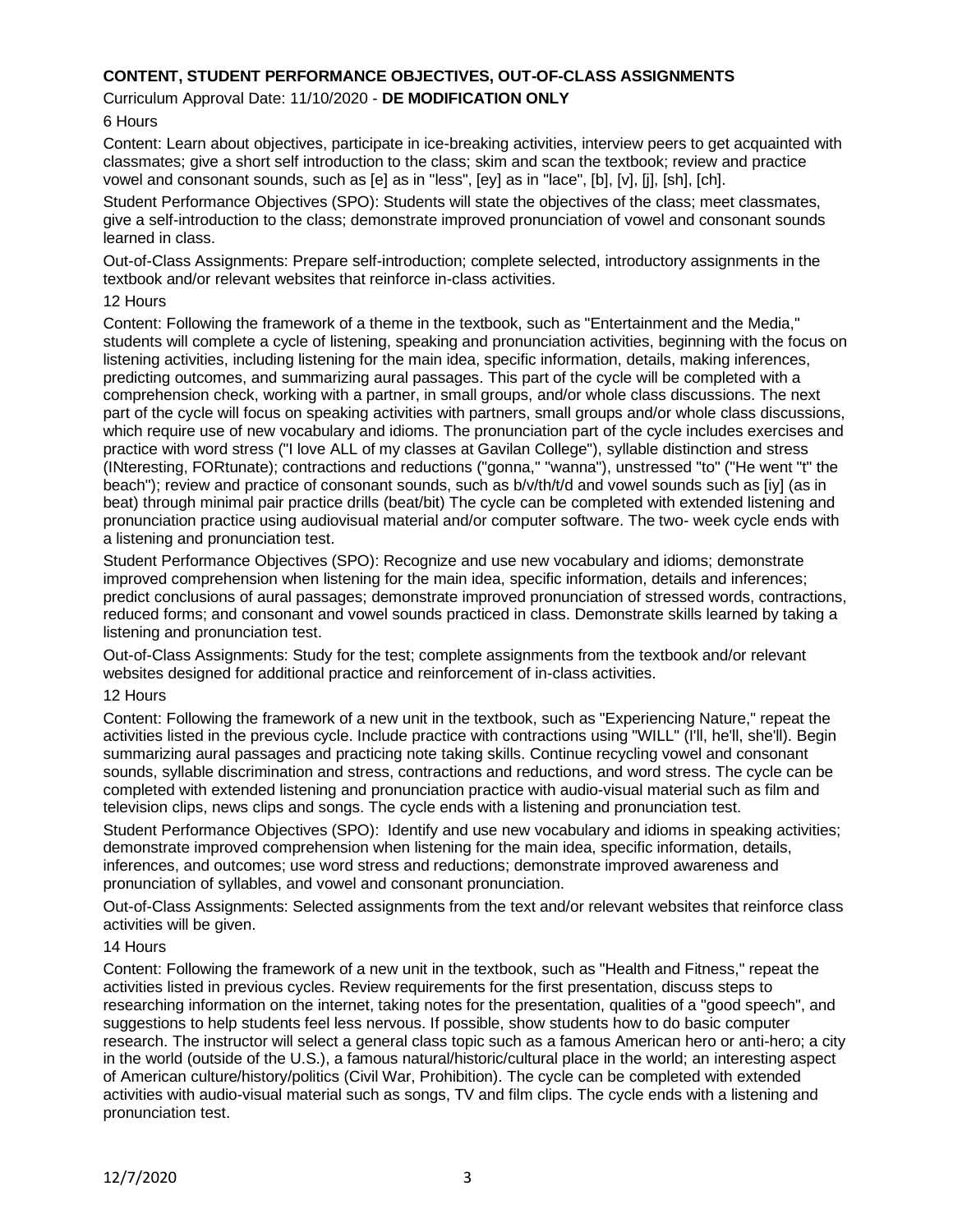Student Performance Objectives (SPO): Prepare and practice delivery of the oral presentation; identify and use new vocabulary and idioms in speaking activities; demonstrate improved comprehension when listening for main idea, details, inferences, and conclusions; summarize information from aural passages; take notes, use stressed words, reductions, and better pronunciation of vowel and consonant sounds. Demonstrate skills learned by taking a test.

Out-of-Class Assignments: Work on the oral presentation; study for the test; complete selected assignments from the text and/or relevant websites.

#### 6 Hours

Content: : Presentation of the first oral report. When listening to peer presentations, students will take notes, and/or write down, and hand in three pieces of information they learned from each report.

Student Performance Objectives (SPO): : Students will give a five-minute oral presentation, take notes while listening to peer presentations, and ask and answer questions.

Out-of-Class Assignments: Assignments will be given from the textbook and/or relevant websites.

### 12 Hours

Content: Following the framework of a new chapter in the textbook, such as "Cultures of the World," repeat the activities listed in previous cycles. Practice identifying, and using intonation to denote attitude and interpret the speakers' tone and emotions, and practicing typical English rising and falling intonation patterns. Varied speaking activities with partners, in small groups, and/or whole class discussions will continue.

Student Performance Objectives (SPO): Demonstrate improvement when listening for the main idea, details, specific information, inferences, and outcomes; recognize intonation to denote attitude, and interpret the speakers' tone and emotions; use correct English intonation patterns; demonstrate improved ability to aurally distinguish, and correctly use, word and syllable stress, reductions, and vowel and consonant sounds.

Out-of-Class Assignments: Relevant assignments from the textbook and/or useful websites which expand on, and reinforce in-class activities will be given.

### 12 Hours

Content: : Following the framework of a new chapter in the textbook, such as "Offbeat Jobs," repeat activities listed in previous cycles. Continue recycling vowel and consonant sounds; practicing typical English rising and falling intonation patterns; review and practice pronunciation of "can' and "can't, teens and tens (13/30), and regular past tense verbs. The cycle will end with a test.

Student Performance Objectives (SPO): : Demonstrate improved comprehension when listening for the main idea, details, specific information, inferences, outcomes, and intonation to denote attitude and interpret the speakers' tone and emotions; summarize information from aural passages, take notes; demonstrate improved pronunciation of English sounds and intonation patterns, identify and use new vocabulary and idioms in speaking activities.

Out-of-Class Assignments: Study for the test; relevant assignments from the textbook and/or useful websites will be given.

## 14 Hours

Content: Following the framework of a new chapter in the textbook, such as "Endangered Languages," follow the activities listed in previous cycles. Begin practicing "WH question" intonation question. Review and discuss requirements for the second oral presentation. Individual or group presentations are appropriate. A suggested broad topic is "Health, Disease, Diet and Fitness." Individual students, or groups, will choose sub-topics such as healthy diets and the obesity epidemic. The cycle can be completed with extended listening and pronunciation practice with audio-visual material. The cycle will end with a listening and pronunciation test.

Student Performance Objectives (SPO): : Prepare the second oral presentation; study for the test; demonstrate improved skills when listening for the main idea, details, specific information, inferences, outcomes, and use of intonation to denote attitude, and interpret the speaker's tone and emotions; summarize information; take notes, use new vocabulary and idioms in speaking activities; demonstrate an improvement in English rising and falling intonation patterns, particularly when asking "WH" questions; demonstrate skills learned by taking a listening and pronunciation test.

Out-of-Class Assignments: Prepare and practice the second oral presentation, be prepared to answer questions; study for the test; short, relevant assignments from the textbook and/or useful websites may also be assigned.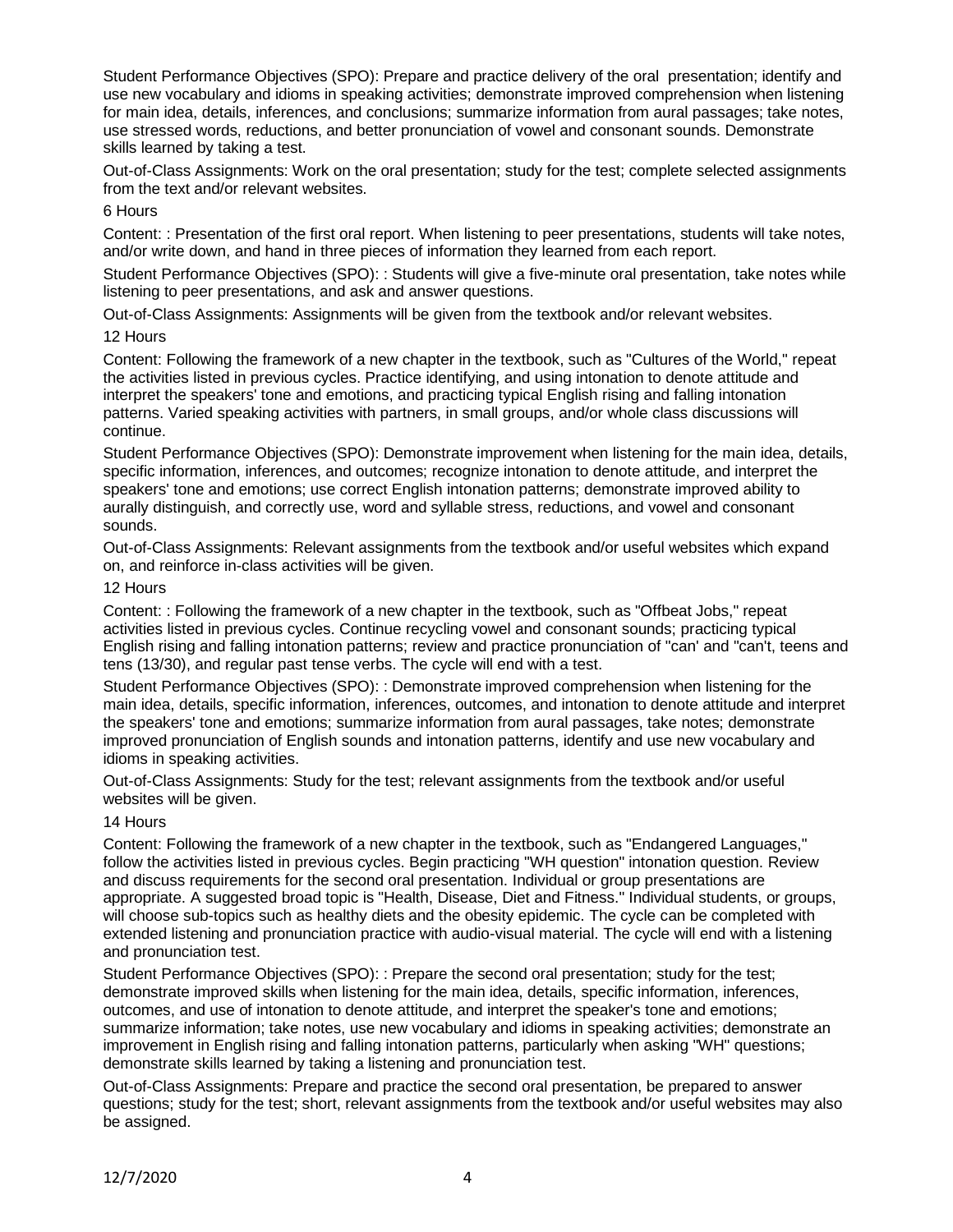# 6 Hours

Content: Students will present their second oral report. While listening to peer presentations, students will take notes and/or write down and hand in three pieces of information they learned from each speech.

Student Performance Objectives (SPO): Present a five-minute report, take notes while listening to peer presentations, and ask and answer questions.

Out-of-Class Assignments: Selected assignments will be given from the text and specified websites. 12 Hours

Content: Following the framework of a new theme in the textbook, such as "Good Mood Foods," repeat the activities listed in previous cycles. Continue recycling and practicing difficult pronunciation material and English intonation patterns including "Wh" questions and "Tag" Questions. The cycle will end with the final exam, which will be composed of two parts: a five to ten-minute "one-on -one" (instructor-student) interview to evaluate speaking and an objective, in-class listening test.

Student Performance Objectives (SPO): Demonstrate improved comprehension when the listening for the main idea, details, specific information, inferences, conclusions, and use of intonation to denote attitude and interpret the speakers tone and emotions; summarize information from aural passages; take notes; identify and use new vocabulary in speaking activities; demonstrate improved pronunciation of regular past tense verbs, and vowel and consonant sounds practiced in class. Demonstrate improved use of rising and falling intonation patterns, including correct intonation of "wh" and "tag" questions. Demonstrate skills learned by taking the final exam.

Out-of-Class Assignments: Study for the final exam; relevant assignments from the textbook and/or useful websites will be assigned.

# **METHODS OF INSTRUCTION:**

Large and small group discussions, pair-work, role-play, peer interviews, pronunciation drills, oral presentations and lecture.

## **OUT OF CLASS ASSIGNMENTS:**

Required Outside Hours:

Assignment Description: Text homework assignments; preparation for oral presentations; computer lab work

## **METHODS OF EVALUATION:**

Skill demonstrations Percent of total grade: 35.00 % Skill Demonstrations: Percent range of total grade: 35 % to 45 % Class Performance/s Objective examinations Percent of total grade: 50.00 % Objective examinations: Percent range of total grade: 50 % to 60 % Multiple Choice True/False Matching Items Completion Other methods of evaluation Percent of total grade: 5.00 % Other methods of evaluation : Class participation, partner work, group work Percent range of total grade: 5 % to 15 %

## **REPRESENTATIVE TEXTBOOKS:**

Recommended Representative Textbooks Jaimie Scanlon. Q: Skills for Success Listening and Speaking - Book 1. Oxford University Press,2015. ISBN: 978-194756105 (possibly ask for a split edition)

Reading Level of Text, Grade: Integrated ESL Beginning High (From the ESL CB 21 Rubric) Verified by: Nicole Cisneros